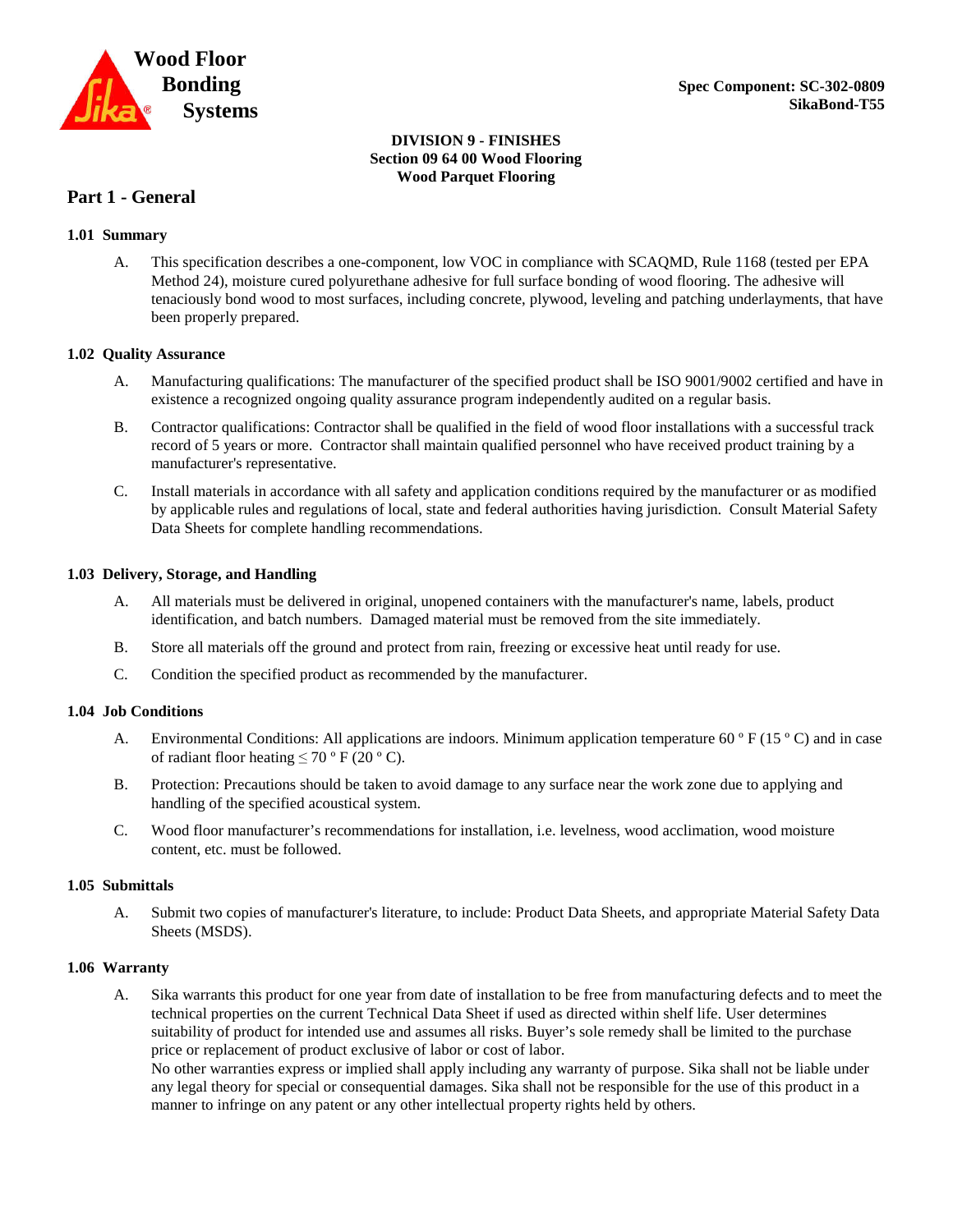#### **Part 2 - Products**

#### **2.01 Manufacturers**

A. **SikaBond-T55**, as manufactured by Sika Corporation, 201 Polito Avenue, Lyndhurst, NJ 07071 is considered to conform to the requirements of this specification.

#### **2.02 Materials**

#### A. **SikaBond-T55:**

- 1. The wood floor adhesive shall be a unique permanently elastic, super strong, polyurethane adhesive that forms a tenacious bond to wood flooring , plywood subfloors, concrete and other common subfloor materials. Adhesive contains no water.
- B. Any primers, as required, recommended by the manufacturer of the specified product, approved by the engineer.

#### **2.03 Performance Criteria**

- A. Properties of the uncured polyurethane adhesive:
	- 1. Tack-Free Time: 45 60 minutes at cured at 73° F (23° C) and 50 % RH
	- 2. Consistency: spreads easily, holds ridges after troweling
	- 3. Color: tan
	- 4. Density: 11 lbs/ gal (1.34 kg/ l)
	- 5. Curing Rate:  $1/6$ " / 24 hours (4.0 mm/ 24 hours) at 73° F (23° C) and 50 % RH. Floor may accept light foot traffic after 4 hours and sanded 12 hours after installation (depending on climatic conditions and adhesive layer thickness)
	- 6. Shelf Life: 12 months from date of production if stored in undamaged original sealed containers, in dry conditions and protected from direct sunlight at temperatures between  $+ 50^{\circ}$  F and  $+ 77^{\circ}$  F  $(+ 10^{\circ} \text{ C and } + 25^{\circ} \text{ C})$
	- 7. VOC: 83 g/ l (tested per EPA Method 24)
- B. Properties of the cured polyurethane adhesive:
	- 1. Tensile strength: 217 psi, cured at 73° F (23° C) and 50 % RH
	- 2. Shear strength: 150 psi, 1 mm adhesive thickness at  $73^{\circ}$  F (23° C) and 50 % RH
	- 3. Elongation at Break: 400 %, cured at  $73^{\circ}$  F ( $23^{\circ}$  C) and 50 % RH
	- 4. Shore "A" hardness: 35 after 28 days at  $73^{\circ}$  F (23° C) and 50 % RH
	- 5. Service Temperature: -40 ° F to +158 ° F

**Note: Tests were performed with material and curing conditions at 73° F (23° C) and 50 % RH**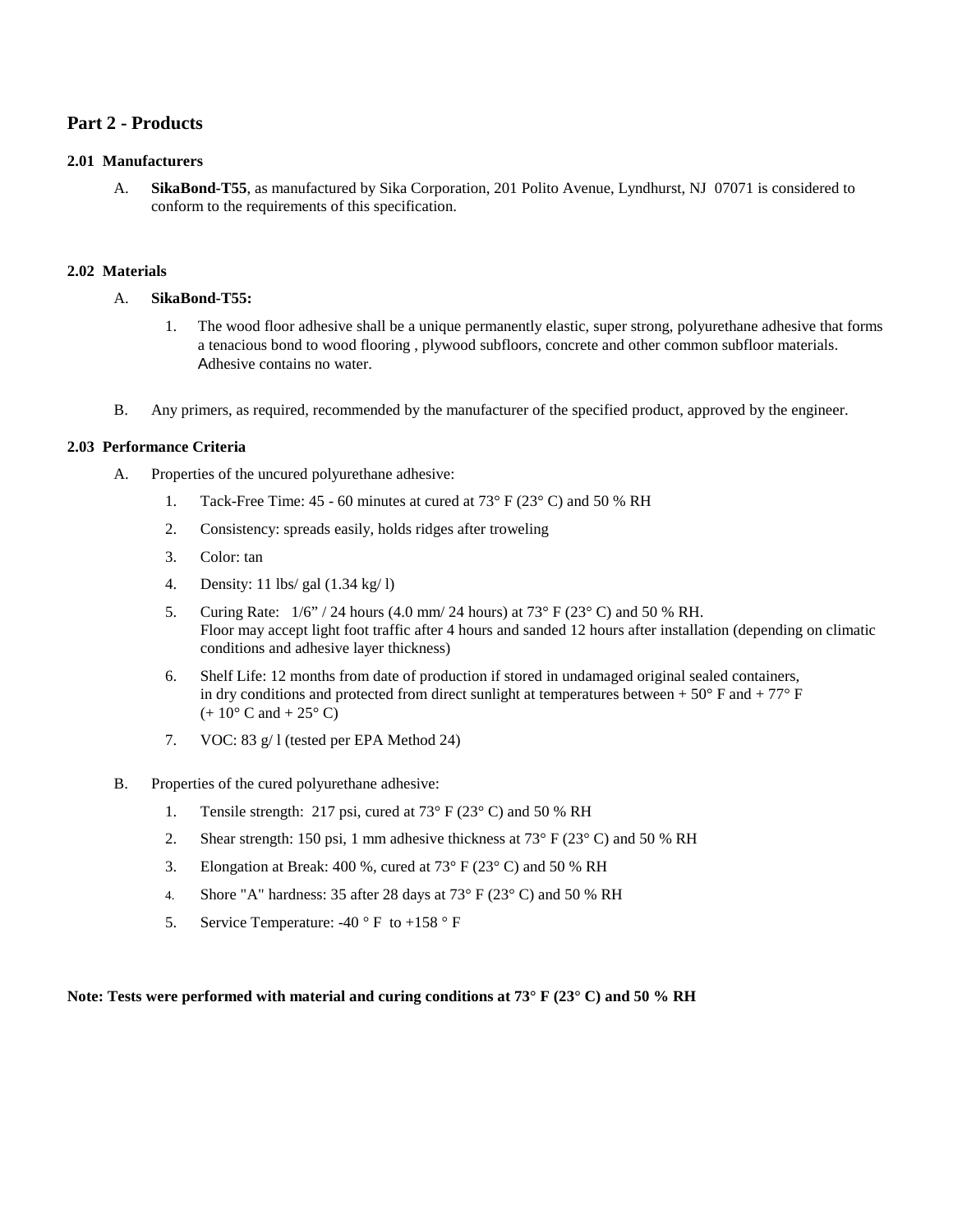#### **Part 3 - Execution**

#### **3.01 Surface Preparation**

A. The substrate must be clean, dry, sound and free of surface contaminants. Remove all traces of dust, laitance, grease, oils, curing compounds, form release agents and foreign particles by mechanical means, i.e. – shot blasting, grinding, sanding, etc., as approved by the engineer. Blow substrate free of dust using compressed air line equipped with an oil trap and vacuum.

#### **3.02 Mixing and Application**

#### A. Substrate:

- 1. Placement Procedure: Prime substrate if necessary based upon the recommendations of the manufacturer of the specified product, when field testing indicates need, and for a substrate with old well bonded adhesive or adhesive residue, as approved by the Engineer.
- 2. Apply the adhesive with a P5 trowel. Trowel size is recommended to obtain a proper coverage. Larger sizes are acceptable. Excessive amounts of adhesive may cause wood flooring to slide while placing. Always check coverage during installation. Trowels should be used at a 90° angle to subfloor to get stated coverages. Take care to place only enough adhesive to allow sufficient time to place wood into adhesive while the adhesive is still wet.

#### 3. **For Hardwood applications:**

Press the wood floor elements firmly into the adhesive so that the wood floor underside is sufficiently wetted. The elements can then be joined together using a rubber hammer with an impact block and/ or rubber mallet. Many types of wood floors have to be tapped from the top. Leave gaps at room perimeters and at any floor wall partition to allow wood flooring to move naturally – follow recommended guidelines from wood floor manufacturer. Spacers should be used to ensure perimeter space is maintained. The laying instructions of the wood floor manufacturer as well as standard construction rules must be observed. **Note:** Wood floor manufacturer's requirements for room humidity levels and environmental control along with wood flooring acclimation requirements must be strictly followed.

4. The use of clamps to keep joints tight is recommended. For most projects a set of 5 will be adequate. If bowed boards are expected, Sika recommends placing several rows of straight boards across length of room and allow to cure overnight. These will form starter rows that will act as anchor for the clamps. For moderately bowed boards - clamp boards from the starter row. Clamp each individual row or several rows - if clamping several rows this must be done while adhesive is still wet, clamps can be loosened until successive rows are placed and clamped accordingly. Be careful not to over tighten. Best practice is to leave clamps in place when work is stopped for the day. For severely bowed boards - cut boards down to shorter pieces so that bow is removed. For situations where wood flooring does not rest flat. Sika recommends the use of weights to ensure intimate contact between the wood-adhesive-substrate. Leave clamps and weights on critical areas for a minimum of 12 hours.

#### **3.03 Cleaning**

- A. Fresh, uncured adhesive, or fingerprints remaining on the wood floor surface must be removed immediately using a clean cloth and an appropriate approved urethane adhesive remover (be careful not to harm finish) or SikaHand Cleaner Wipes.
- B. Leave finished work and work area in a neat, clean condition without evidence of spillovers onto adjacent areas.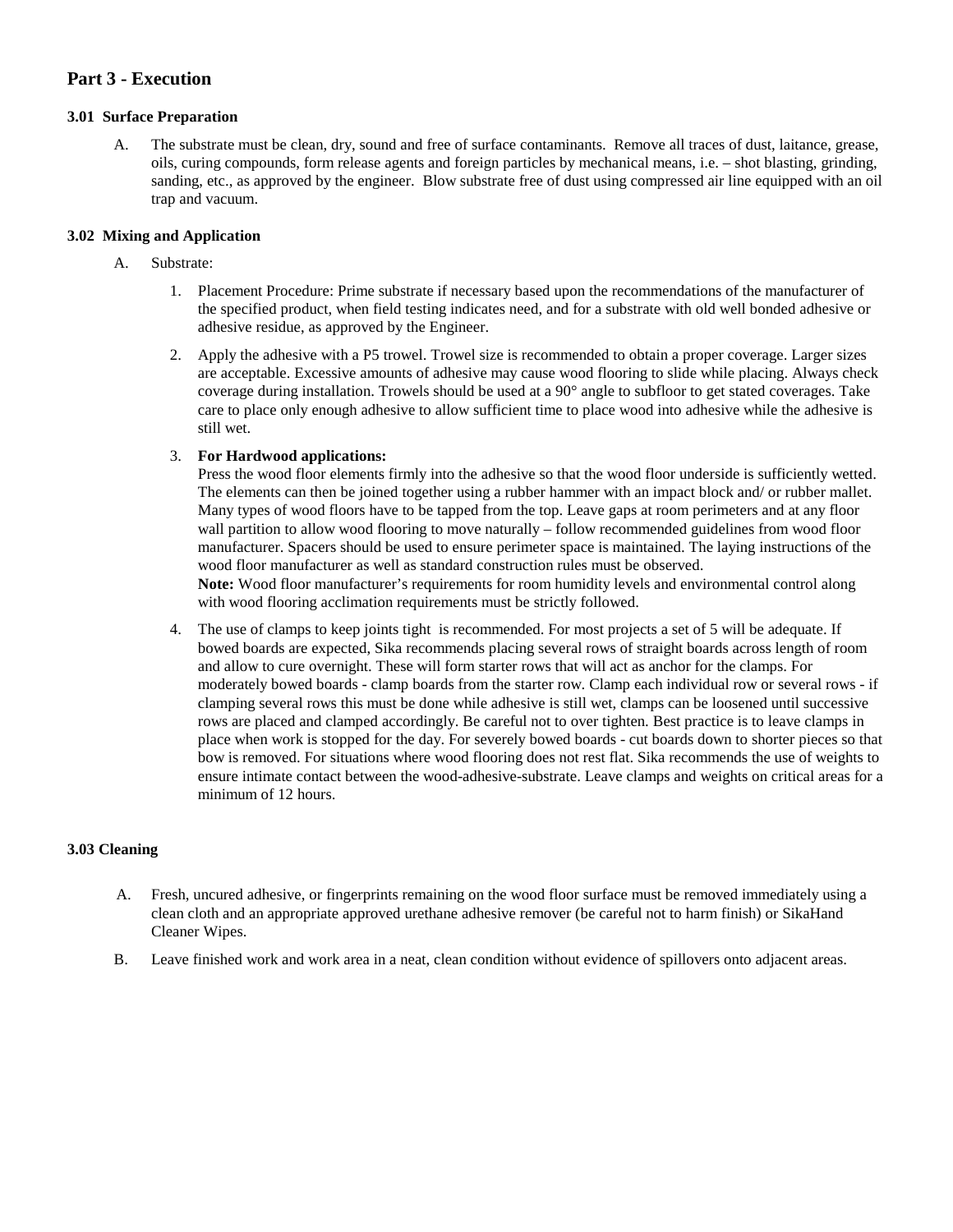# **SC-09 SikaBond-T55**

## **Trowel-applied, Polyurethane Wood flooring Adhesive**

Figure 1 – Full surface bonding

1. After proper substrate preparation pour sufficient SikaBond adhesive onto the substrate.



Fig. 1

#### Figure 2 – Troweling

1. Using a notched P5 trowel spread the adhesive evenly at a minimum consumption of approximately 50 - 60 SF/ gal.

#### **P4 trowel:**

approximately  $55 - 60$  SF/ gallon. For use with engineered boards  $< 7/8$  " thickness,  $< 6$  " wide and  $<$  6' long.

#### **P5 trowel:**

approximately 50 SF/ gallon. Required for all solid wood applications. And when requirements for P4 trowel do not apply.

For applications over gypsum-based subflooring, Sika requires the P5 trowel or larger only. In case of uneven substrate, it may be necessary to use a notched trowel with bigger notches (avert hollow sections). Coverage must be monitored to ensure accuracy of application.



### Figure 3 – Placing wood

1. Place the wood without delay to required line and level, adjusting with a mallet and block if required.



**Concrete Restoration Systems by Sika Corporation, 201 Polito Avenue, Lyndhurst, NJ 07071** 



Fig. 2